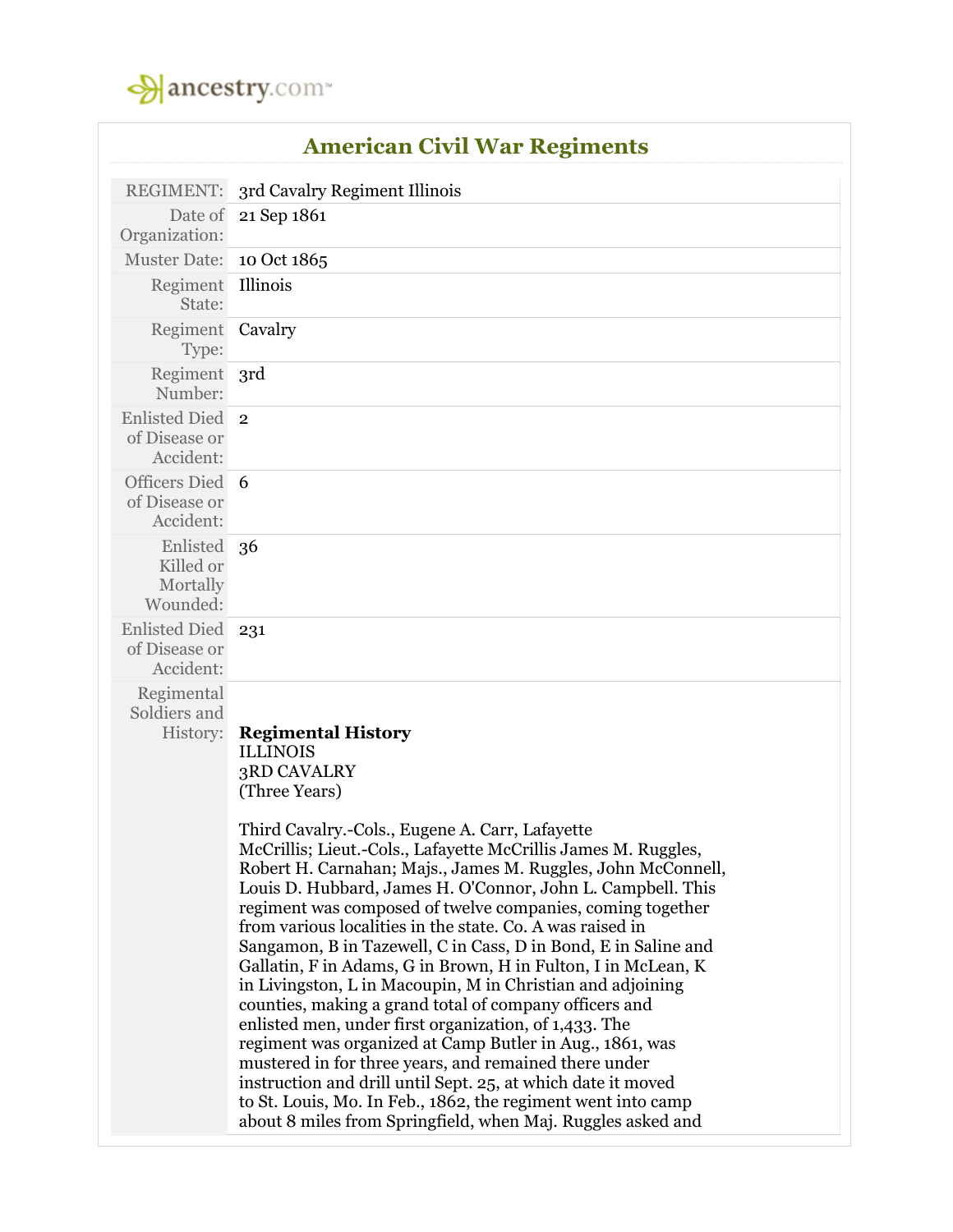obtained leave to advance with his battalion 4 miles further on, where the enemy was met, the first engagement fought, and the first victory won in the Curtis campaign, by the 3rd battalion of the 3rd cavalry. At Sugar creek, a few days later, the 3rd battalion participated in a cavalry charge, routing the enemy. The entire regiment was engaged all of the first day at the battle of Pea ridge, doing good service, and in the three days, desperate struggle it performed its full share in the achievement of the victory, losing 10 killed and 40 wounded. A week later it made a flying visit to Fayetteville, Ark., driving out the enemy from that place. In July the regiment marched with the army to Helena, following down the course of the White river, and arrived at its destination on the 15th after ten days of marching, fighting, starving and famishing for water, the supplies and communications having been cut off and the country laid waste by the enemy. Arriving at Chickasaw bayou, during Sherman's movement on Vicksburg, the regiment was detailed for picket duty and escorts for commanding generals, and did good service in the disastrous attack on Haynes' bluff-Cos. A, K, L and M being the last troops to embark after the battle. Retiring from the bayou, the regiment moved up the river with the expedition in command of Gen. McClernand against Arkansas Post, where a lively battle was fought, nearly 5,000 prisoners captured, valuable service being rendered by the 3rd cavalry, which returned with the victorious army to Vicksburg. Cos. A, G, K and E took an honorable part in the battles of Port Gibson, Champion's hill, Black River bridge and the siege of Vicksburg. On Aug. 16, 1863, the same battalion was assigned to Brig.-Gen. Lee's cavalry division, taking part in the western Louisiana campaign, and fighting at Vermilionville, Opelousas and Carrion Crow bayou. After leaving Vicksburg the other two battalions of the regiment were engaged in active service along the line of the Memphis & Charleston railroad, participating in the battles of Tupelo, Okolona, Guntown, Salem, and other engagements. In the month of July, 1864, a large portion of the regiment reenlisted as veterans. The regiment took part in the repulse of Gen. Forrest in his daring raid on Memphis on the night of Aug. 21. On Aug 24, the non-veterans having been mustered out, the veterans were consolidated into six companies.

## ILLINOIS 3RD (CONSOLIDATED) CAVALRY

Third (Consolidated) Cavalry.-Col., Robert H. Carnahan, Lieut.-Cols., Robert H. Carnahan, James H. O'Connor; Majs., Louis D. Hubbard, James H. O'Connor, Andrew B. Kirkbridge, Jesse W. Bice. On Sept. 27, 1864, the regiment, as reorganized, left Memphis and crossed the Tennessee river at Clifton, where it confronted Hood's army. Then it fell back and took part in the battles of Lawrenceburg, Spring Hill, Campbellsville and Franklin. On Dec. 15, at Nashville, it was on the extreme right of the 1st brigade, 5th division, when the Confederate left was turned, and was the first to enter